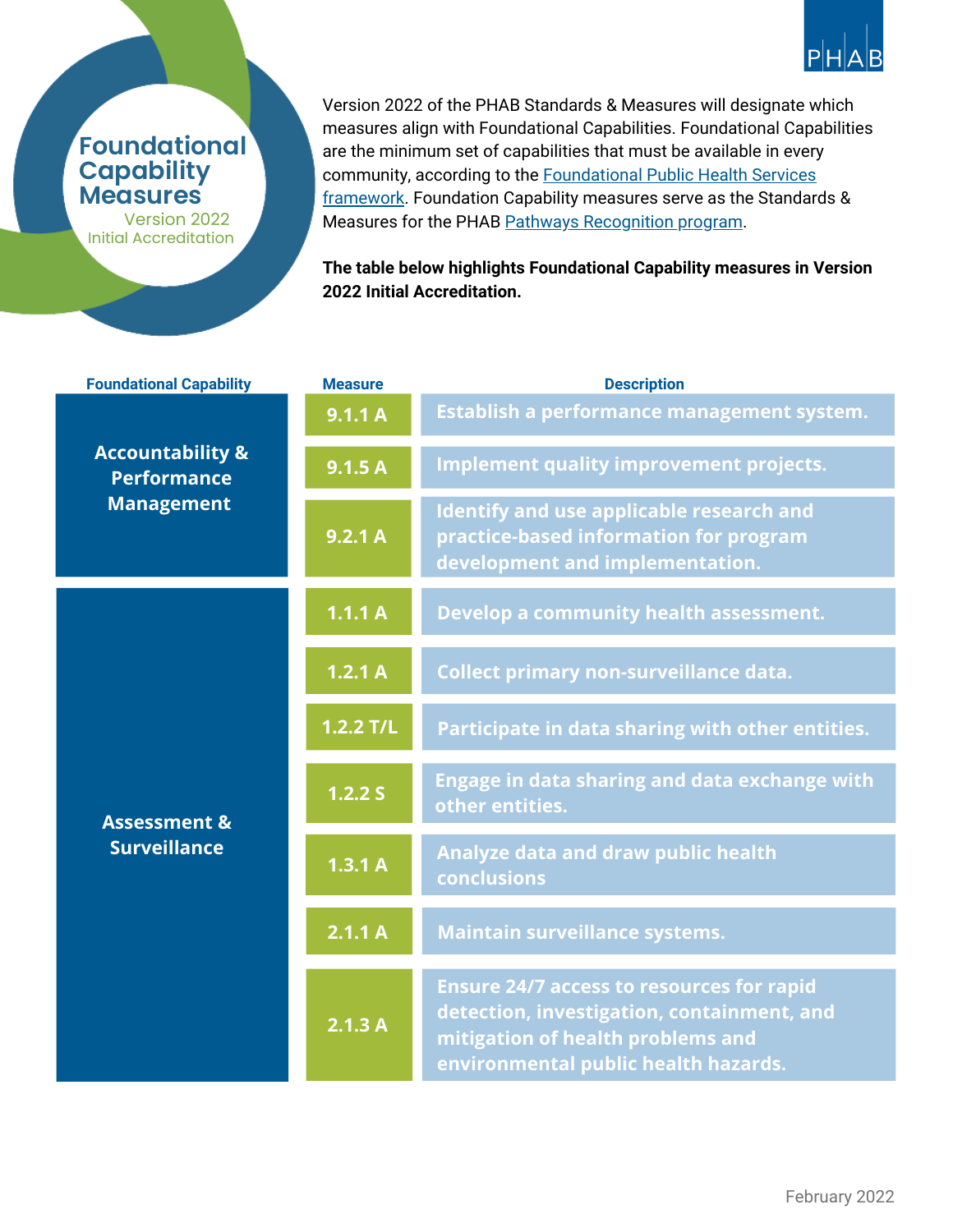| <b>Foundational Capability</b>                                   | <b>Measure</b> | <b>Description</b>                                                                                                                          |
|------------------------------------------------------------------|----------------|---------------------------------------------------------------------------------------------------------------------------------------------|
| <b>Communications</b>                                            | 2.2.5A         | <b>Maintain and implement a risk communication</b><br>plan for communicating with the public during<br>a public health crisis or emergency. |
|                                                                  | 3.1.1 A        | Maintain procedures to provide ongoing, non-<br>emergency communication outside the health<br>department.                                   |
|                                                                  | 3.2.2 A        | <b>Implement health communication strategies to</b><br>encourage actions to promote health.                                                 |
| <b>Community</b><br><b>Partnership</b>                           | 4.1.2A         | <b>Participate actively in community health</b><br>coalitions(s).                                                                           |
|                                                                  | 5.2.2 A        | Adopt a community health improvement plan.                                                                                                  |
|                                                                  | 7.2.1A         | <b>Collaborate with other sectors to improve</b><br>access to social services.                                                              |
| <b>Emergency</b><br><b>Preparedness &amp;</b><br><b>Response</b> | 2.2.6A         | <b>Maintain and implement a process for urgent</b><br>24/7 communications with response partners.                                           |
|                                                                  | 2.2.7A         | <b>Conduct exercises and use After Action Reports</b><br>(AARs) to improve preparedness and response.                                       |
|                                                                  | 2.2.1 A        | <b>Maintain a public health emergency operations</b><br>plan (EOP).                                                                         |
|                                                                  | 2.2.2 A        | <b>Ensure continuity of operations during</b><br>response.                                                                                  |
| <b>Equity</b>                                                    | 5.2.4A         | <b>Address factors that contribute to specific</b><br>populations' higher health risks and poorer<br>health outcomes.                       |
|                                                                  | 10.2.1 A       | <b>Manage operational policies including those</b><br>related to equity.                                                                    |